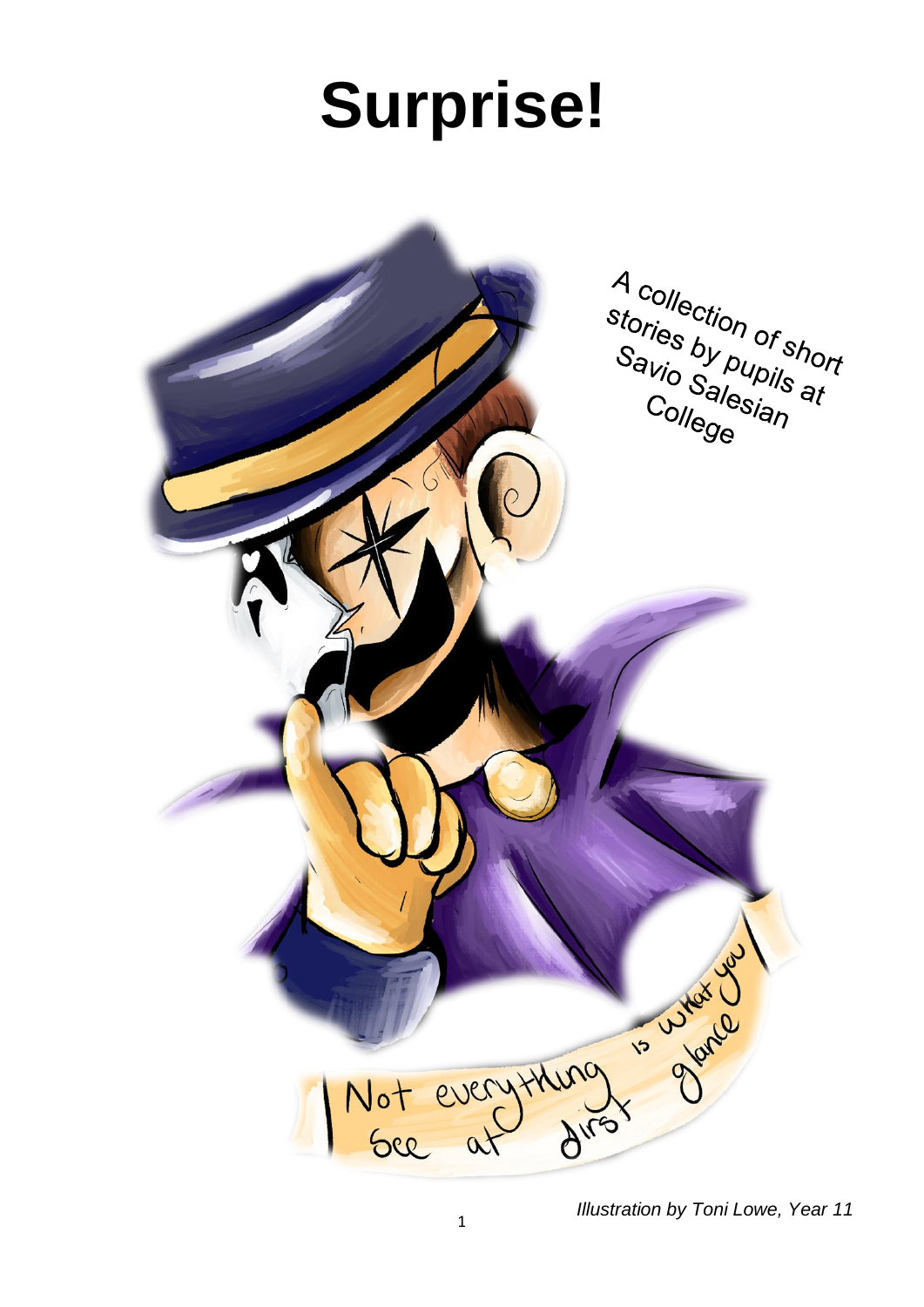#### **Contents**

p3 The Surprise of 2020, Inês Braz, Year 7 p4 The Monkey and The Dog, Jaden Brown, Year 7 p5 Dario's Enemy, Amadeo Galassi, Year 7 p6 Christmas With The Family, Rihanna Baker, Year 8 p8 Dare To Dream, Katie Lunt, Year 8 p9 Surprise…, Liam Brophy, Year 10 p10 Death is a Surprise, Mia Duckworth, Year 10 p11 Surprise, Jacob Lunt, Year 10 p12 Canada's Largest Deathbed Finley Foster, Year 11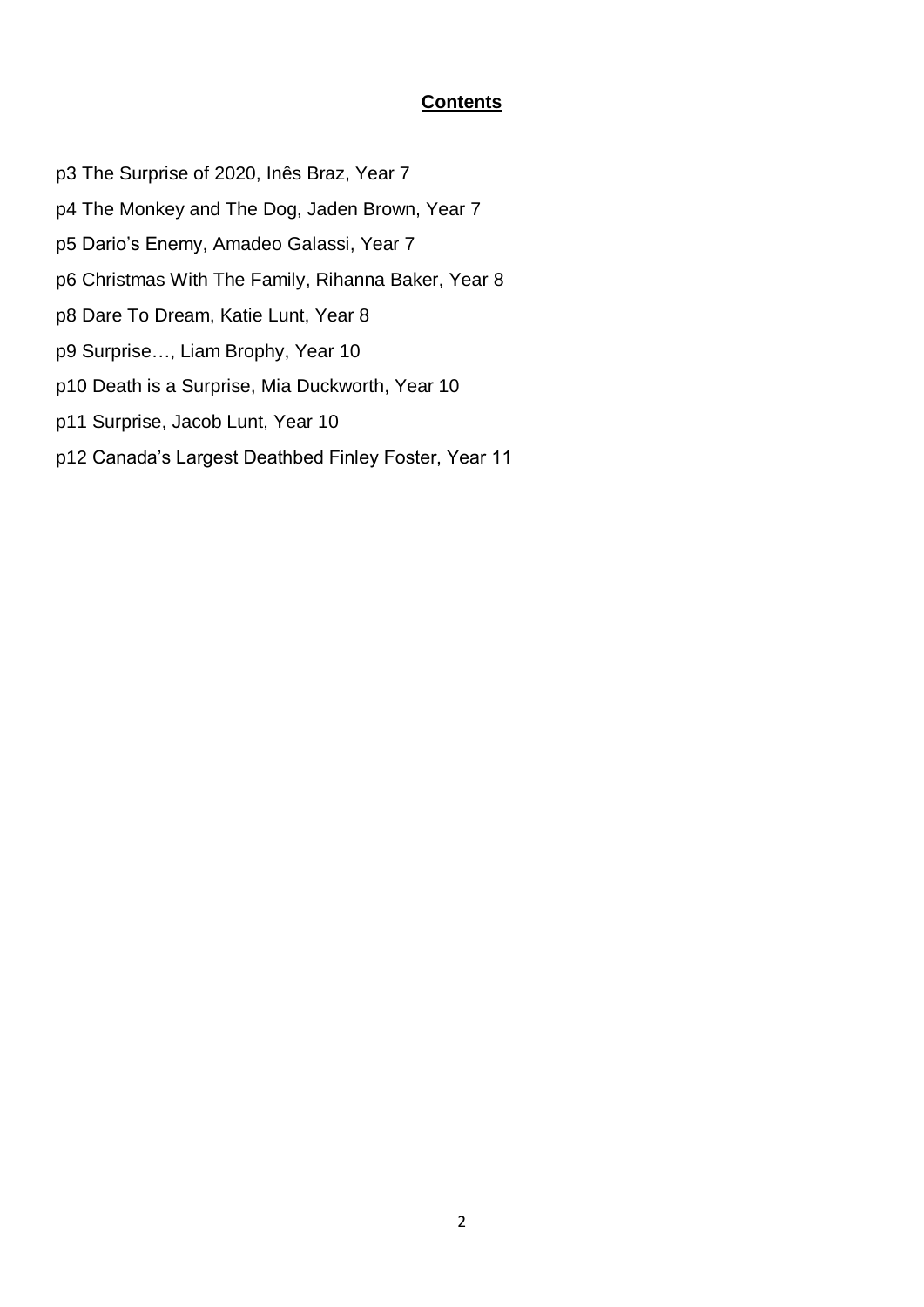# **The Surprise of 2020**

## **Inês Braz, Year 7**

## *Thankfully there is always sunshine after the rain.*

Tony's grandmother wanted to surprise her grandson after a long time without seeing him and decided to give him a gift.

When Tony entered the house his eyes widened at the same time as his mouth, and he started to stammer:

"Grandma Helennnnnnn!" He shouted. Yes, it was her who he had not seen for 6 months,except by video call because of Covid-19. Helen hugged him crying.

After lunch Helen gave him a package.Tony's heart was pounding when he started to unwrap it...it was a little box. "Tony, you will see that it is a box, but is not a ordinary box," said the grandmother to the boy.Tony stroked it between his hands: it was a paper box with a slip at the top. "What do you think is inside?" she asked.

"Money?" he replied, with a shrug when he saw there were no coins.

"Well you're wrong! It's a time box!"

Tony's eyes widened and he looked at his grandmother so she could continue to tell him. "The box is empty but as I already said, is very special! I want you to write a letter.You won't be able to open the box until you're 18.You have to promise me!" Tony looked at his grandmother mentally counting.

"Twelve years!" He said. Helen laughed when she saw the boys face.

"There's more. I want you to also put something you think you would like to find when you are that age!"

When Tony went to bed,he couldn't sleep wondering what to put in his letter and what to put in the box.

The next day, the two of them opened the box and he put his letter and a colourful drawing that he did that morning. Helen smiled. Both eyes shone when they looked at each other, thinking about the future. His grandmother gave him a big surprise when she came to visit himTony thought. But the real surprise was to start that great adventure in time with her.

Without surprises life would be much more boring right? May life bring you many surprises!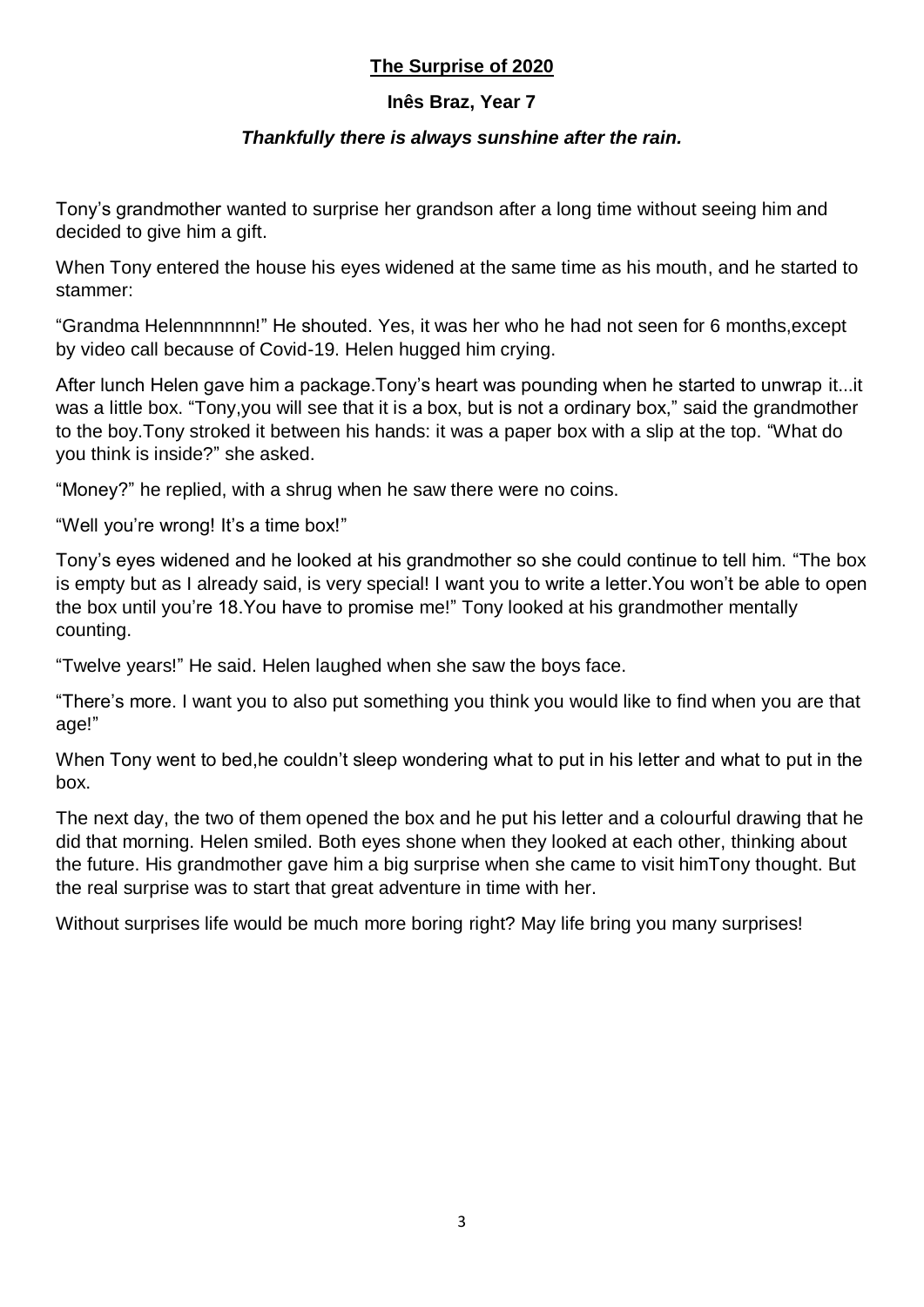## **The Monkey and The Dog**

## **Jaden Brown, Year 7**

## *A tale of unexpected friendship*

One day, a dog was in the back of a plane with all the other animals. His owner didn't really want him to be there, but he was told all animals had to be kept separate while flying.

After a short time, the owner of the dog, along with the other passengers, was told there would be some turbulence. They all heard an alarm saying, "sorry everyone, we are experiencing more turbulence than expected!" Panic followed. "The plane is going to crash: the plane is going to crash!"

The plane fell down and crashed. Everyone died apart from the dog.

On the forest floor amongst the wreck of the plane, the dog was wandering around for someone to help him. There was no one! But, out of the corner of his eye he saw a monkey. He approached it very slowly; the monkey was surprisingly nice.

The monkey gave the dog some food, and they ended up being best friends and they always helped each other when needed.

A helicopter came for the dog, but the dog didn't want to go. He would only go if the monkey would come too. The owner said that the monkey could come and they lived happily ever after. The end!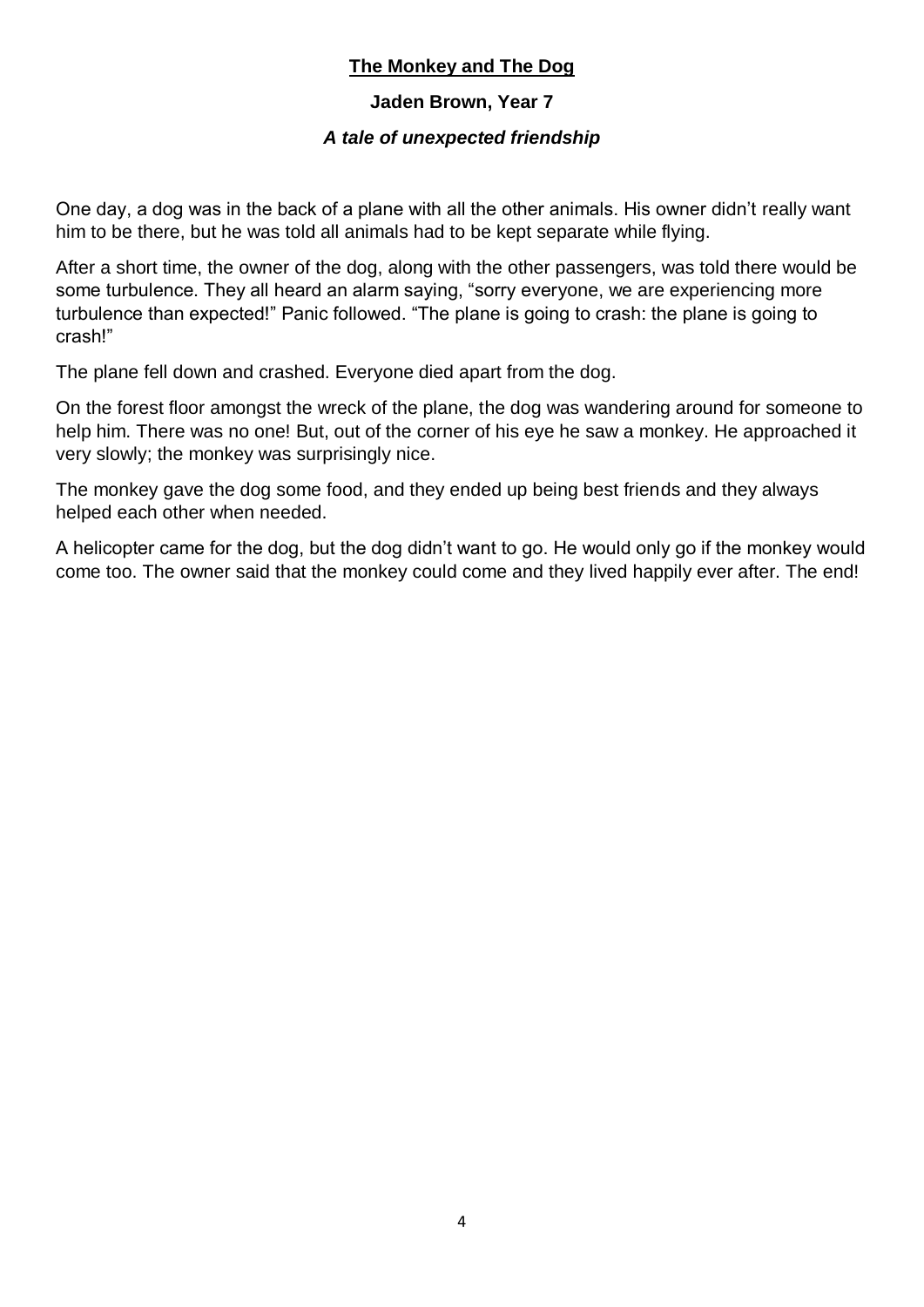# **Dario's Enemy**

#### **Amadeo Galassi, Year 7**

## *It's true that power corrupts even the best of people.*

King Dario lived happily in his modest kingdom. He did not care about riches, and would have been just as happy living in a very big field among the animals. He was a good, kind king, but he didn't do anything to make him stand out. Everyone including Dario was happy enough, but there was a problem Dario was unaware of: an enemy. An enemy determined to overthrow Dario and take the crown for himself. Everything seemed to be peaceful in Dario's kingdom, until, the enemy Prous made himself known. Prous was a bad person, who thought for years that he should have been the king. What's more, he was powerful, more powerful than Dario in fact, and he posed a threat to Dario. He made sure word got back to Dario to warn him and fill him with fear.

Dario knew he had to face Prous. "If I don't act quickly, he will take over the kingdom!" he thought.

Prous had a blade that could look into any object, and it was magnetic and could get every piece of metal out of any vault for Prous to add to his collection. But Dario didn't know about that, and Prous had a big advantage because of it.

The battle was long and hard. It seemed for a while that Prous was winning, but fortunately, Dario had many loyal people to back him up. When Dario attacked Prous for the last time, Prous lost everything. He put the lovely Prous in prison, without his magnetic blade of course.

With all of Prous' collection confiscated, Dario the king was filthy rich. He made a new castle, built a new kingdom and was going to do something nice for his people….but he became greedy! He kept all the money for himself and then laughed at Prous in prison.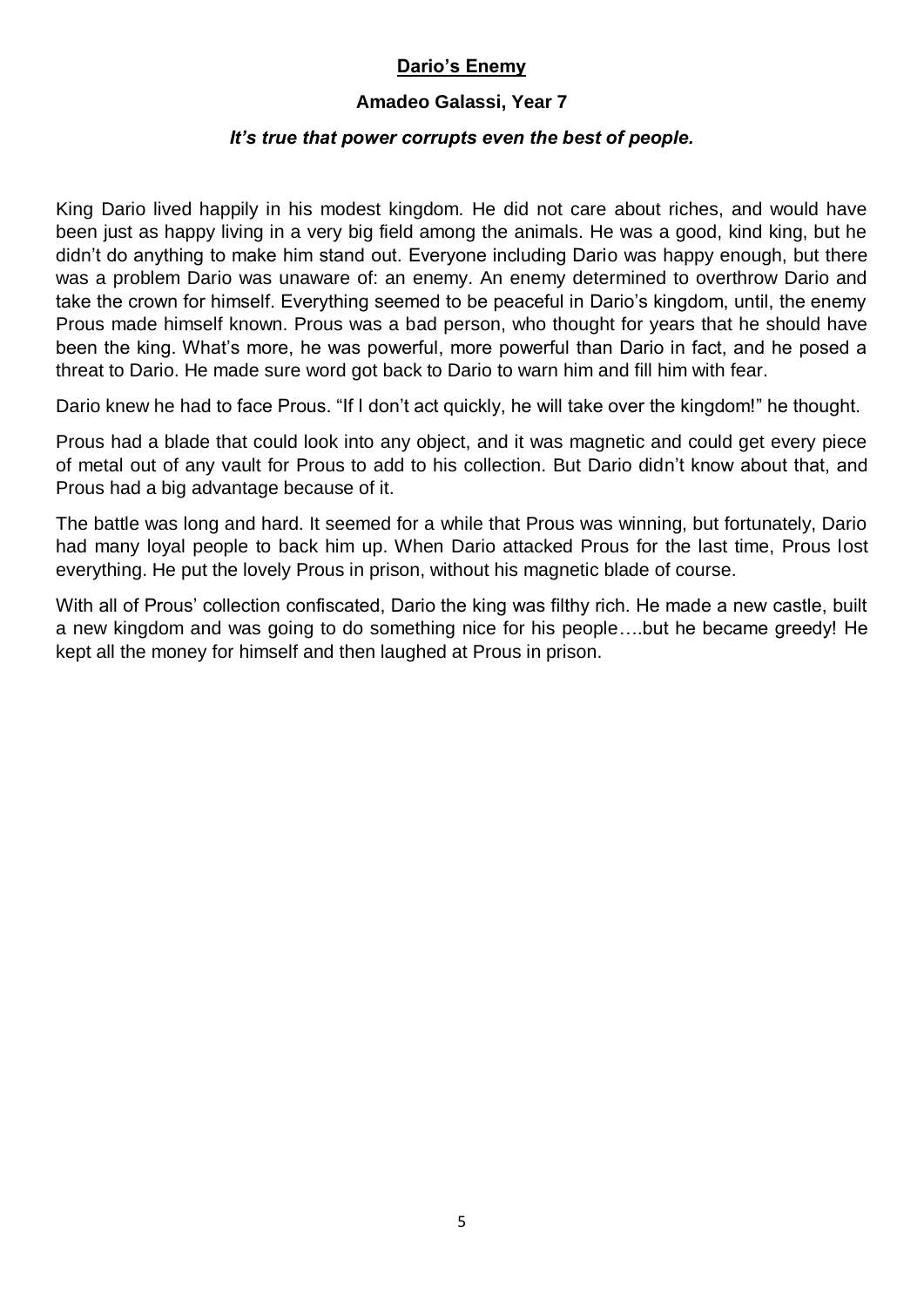# **Christmas With The Family**

## **Rihanna Baker, Year 8**

## *Excitement, chaos and despair, all at once.*

Its only fifteen days before Christmas, so as you can probably tell it's the  $10<sup>th</sup>$  December 2016. As you probably know everyone is excited; you'll see most people with a smile on their faces, but not this year…

Anyway, you may be wondering who you are talking to: well it's me, Leila White. I'm just an ordinary 13 year old girl with an amazing family, who I'll tell you about now: here's my brother who's 10, his name is James White. Here is my mother who is 38 years old, her name is Debbie White. And last of all is my father who is 42 years old, his name is Liam White: that's my little family.

On the 11<sup>th</sup> December 2016 we were having a little family day with my aunty and uncle and they were acting very weirdly and awkwardly by talking nervously. And always looking at each other. But then my uncle received a phone call from work saying "it's urgent" and he "needs" to go to Spain or his "latest project will collapse". My aunty was getting upset, as he said it could be for up to two years. In the end my aunty just said she couldn't "be bothered arguing", so he should just go. Eventually my uncle left and my aunty burst into tears. An hour later, once she had recovered with a cup of tea she told us she would be having a baby on Christmas day. We were all shocked: obviously excited for her to have a baby, but without my uncle being around. And we couldn't believe we hadn't noticed her bump! Naturally, my mum and dad said it was not even up for debate: she was moving in with us immediately.

I know you might think time has gone pretty fast, as there are only five more days until Christmas, and of course, everyone is getting all stressed and running around for my aunty. All it is in my house is chaos, especially with my mum, dad, brother and pregnant aunty living here. It will hopefully get better…or maybe worse!

It's three days before Christmas – as you can imagine its chaotically crazy around here. All you'll see are my parents running around and my aunty rushing to get her hospital bag ready, and my little brother jumping up and down, so excited for Christmas. Then all you're hearing is "babies this" and "babies that", it's actually starting to get boring. Don't get me wrong, I am excited to meet my new little cousin. But what's even more exciting is Christmas day!

Christmas Eve must be one of the most exciting days of my life. Mostly this year will be exciting as I'm getting one of the biggest presents I could ask for: but there's still lots of rushing around getting ready for the big day.

It is the best day of the year: Christmas has finally come! Also the birth of my new cousin, but sadly my cousin hasn't got a father for two years. Even though my uncle has been on the phone constantly since he jetted off to Spain, it isn't the same as having him here, not to mention my aunty is now sharing our house. Anyway, this is how my morning went; my aunty waking up with pains, and my father rushing her to hospital with my grandad to stay with her. Then, when my dad got back, we got to open our presents. It was all very exciting.

A few hours later however, we had a phone call from the hospital. A nurse was saying "a baby boy" had been born, with crying in the background saying "no, it can't be happening".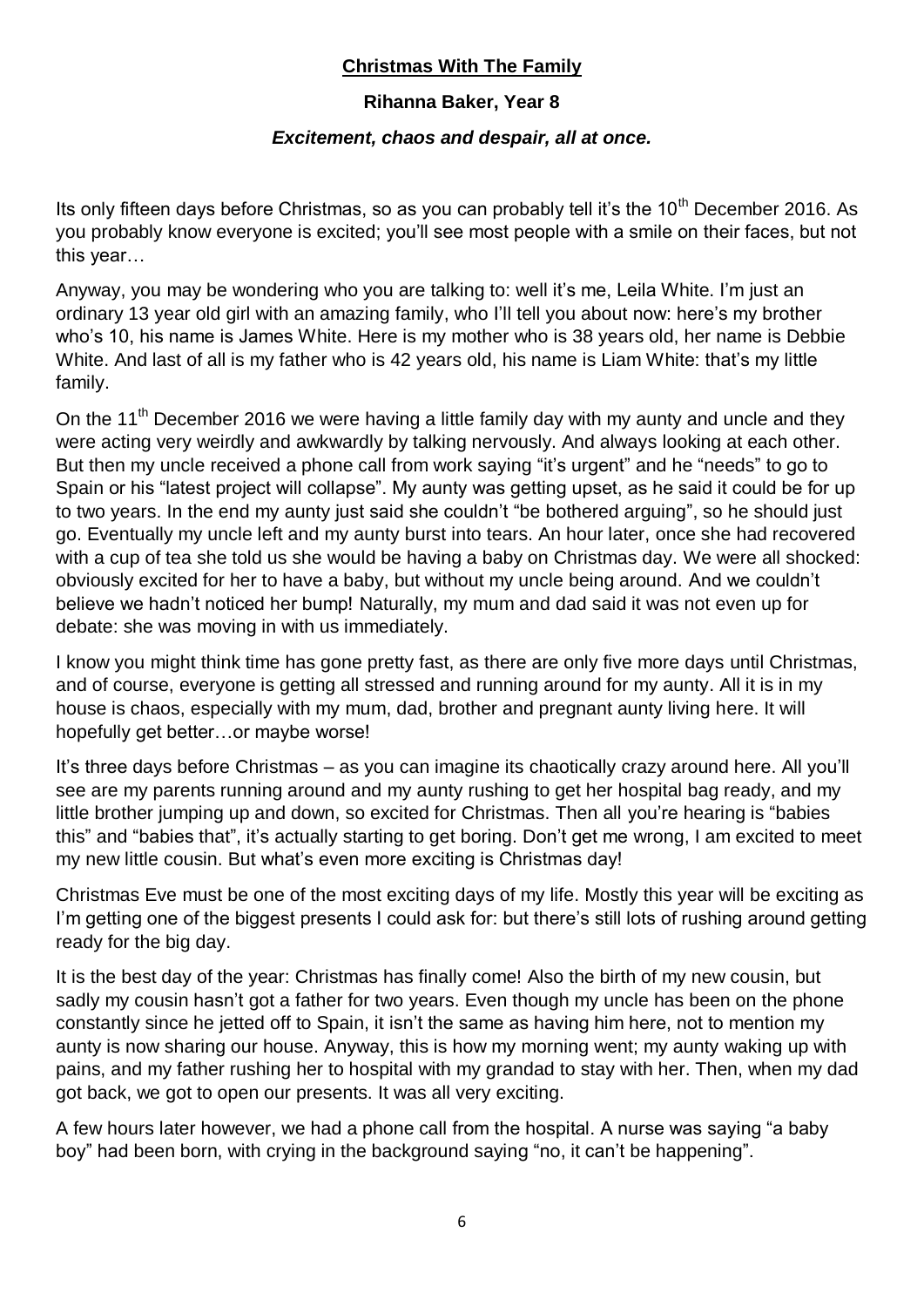Amidst the Christmas racket at home and at the hospital, my dad started worrying, saying "what's going on?" and the nurse then says

"I am so sorry for your loss, but your sister Nicola White has died. I'm sorry this isn't the Christmas you wanted".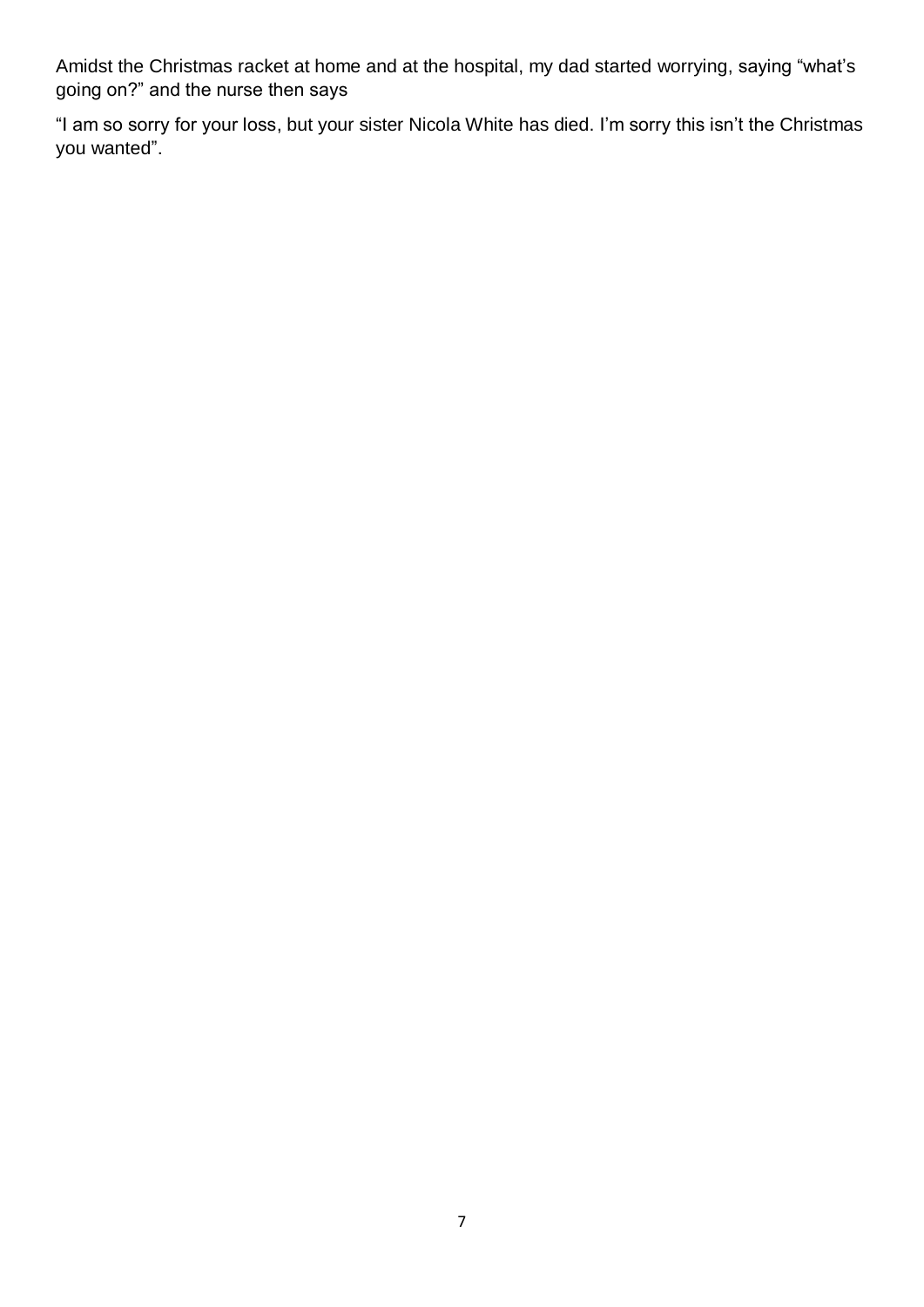# **Dare To Dream**

## **Katie Lunt, Year 8**

One melancholy, chilly morning, a lonely, anxious dog was whimpering around the empty, lifeless streets. The usual hustle and bustle of daily life ground to a halt due to the weather.

Her fur matted and wet, with a tail trailing behind that had forgotten how to wag. Begging helplessly, she hoped for a light to shine into the distance, opening up her dream future.

A chance to live a happy, healthy life. A chance to be excited to wake up every morning and see people wanting her. Offering comfort, warmth and safety: whoever would love her.

That was her only dream - day and night, instead of sleeping under a cold park bench, shivering and shaking. It was the only thing keeping her going, the only wish keeping her broken heart beating.

The next wind-whistling morning, the dog went to go to its usual place under the park bench, and lay beneath it in the cold. As she walked across the street, she came upon an abandoned kitten. Her first instinct was to pick it up and care for it as if it were her own, so she did.

She briskly navigated her way through a melee of children playing football and headed towards a family, standing watching the game with excitement despite the weather. She dropped the kitten at their feet. The family looked down to see what the dog had brought them. As soon as the tiny ball of damp fluff came into focus, they saw that it was a kitten.

A rush of emotions went to their heart; with a wide smile and a tear that only conveyed happiness, they carefully picked up the wet, shining mite and within minutes, they gave it a new home.

With a ruffle of the dog's ears and a big thank you, the family guided themselves home. When all became silent, guilt started to fill the air: they knew they couldn't just leave this dog which was unloved. It wouldn't be fair.

So, back to the park they had left earlier; the family returned. The dog's sulk slowly turned into a smile of glee as the family walked back and gave the dog the home she had dreamed of.

Finally, she had been given what she deserved, what she dreamed of, and for the first time in her life she was given a name and a sense of belonging.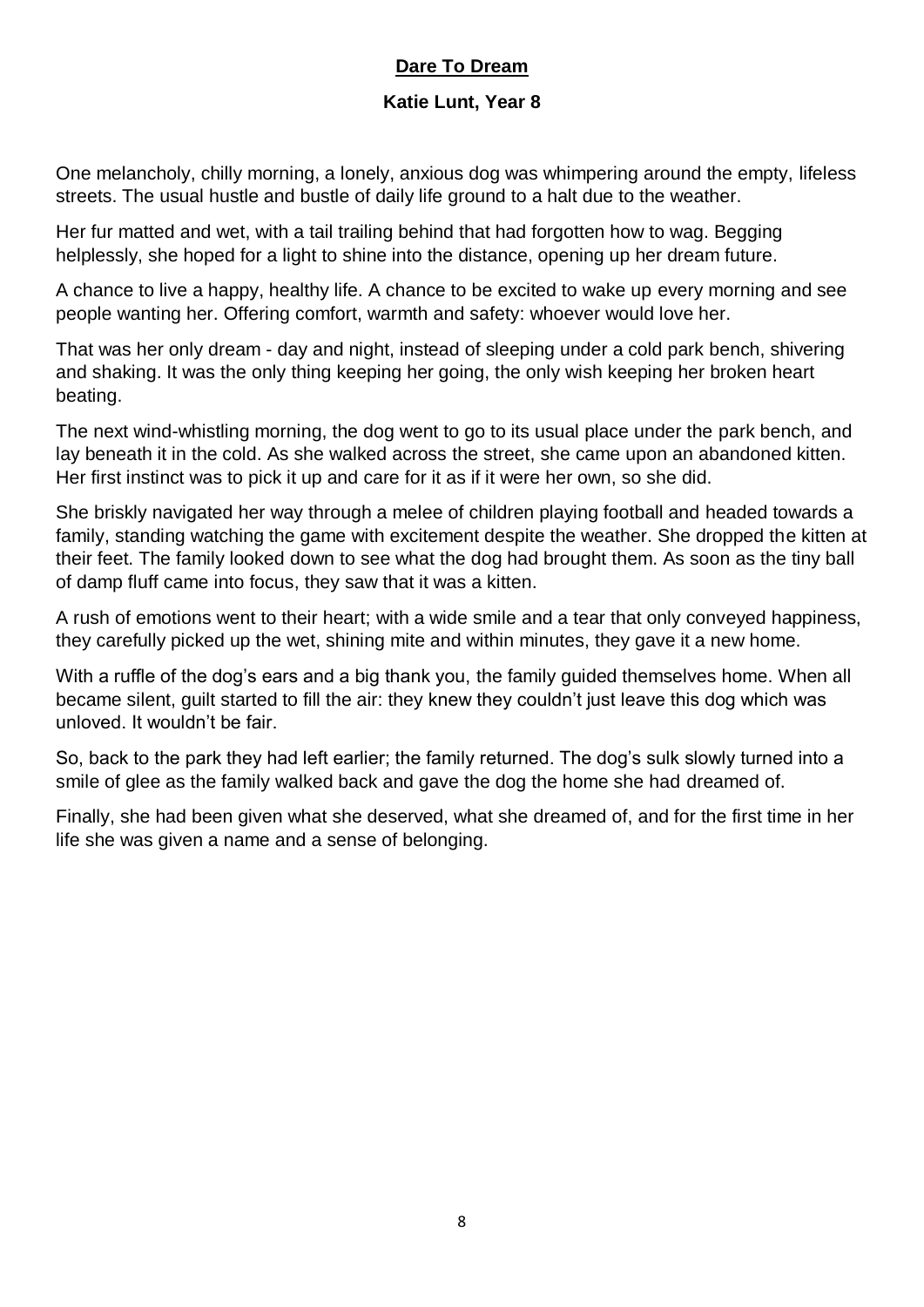## **Surprise**

## **Liam Brophy, Year 10**

## *Everyone enjoys a birthday surprise. Don't they?*

The unusually warm room was as black as night. His footsteps echoed into the gloom, which ominously loomed around, only to be silently whispered again.

She cared for him…she set this all up…just for him.

Through the steamy black, he pictured a rouge ribbon hung against the stony wall, which was a cold, grey tone; a piñata seemed to fall from the ceiling, which made him think to himself, 'has she remembered?' A table was positioned at the end, with glasses containing a dark colour, fizzing liquid.

He slowly flicked the light switch, which was oddly sticky; the lights eerily flickered.

"Surprise!" She had remembered. But oh! His stomach started to turn as realisation dawned that this party was not the one he had envisioned. Dripping intestines hung like banners from the bloodstained wall; the piñata, a lifeless goat, was hanging down onto the cracked floor and pints of her own blood-filled plastic party cups overflowed onto the rotted wooden table.

He dreaded his next move. Turning around, he met the familiar pale-faced woman with hair that matched her eyes: stone cold darkness.

"Let's be together forever…" she breathed faintly, with an inner strength provided through sheer insanity. She pulled a rusty knife out of her skinny chest and before he could think to move, plunged it into his with a squelch. He lost his breath, lungs filled with blood. It was over.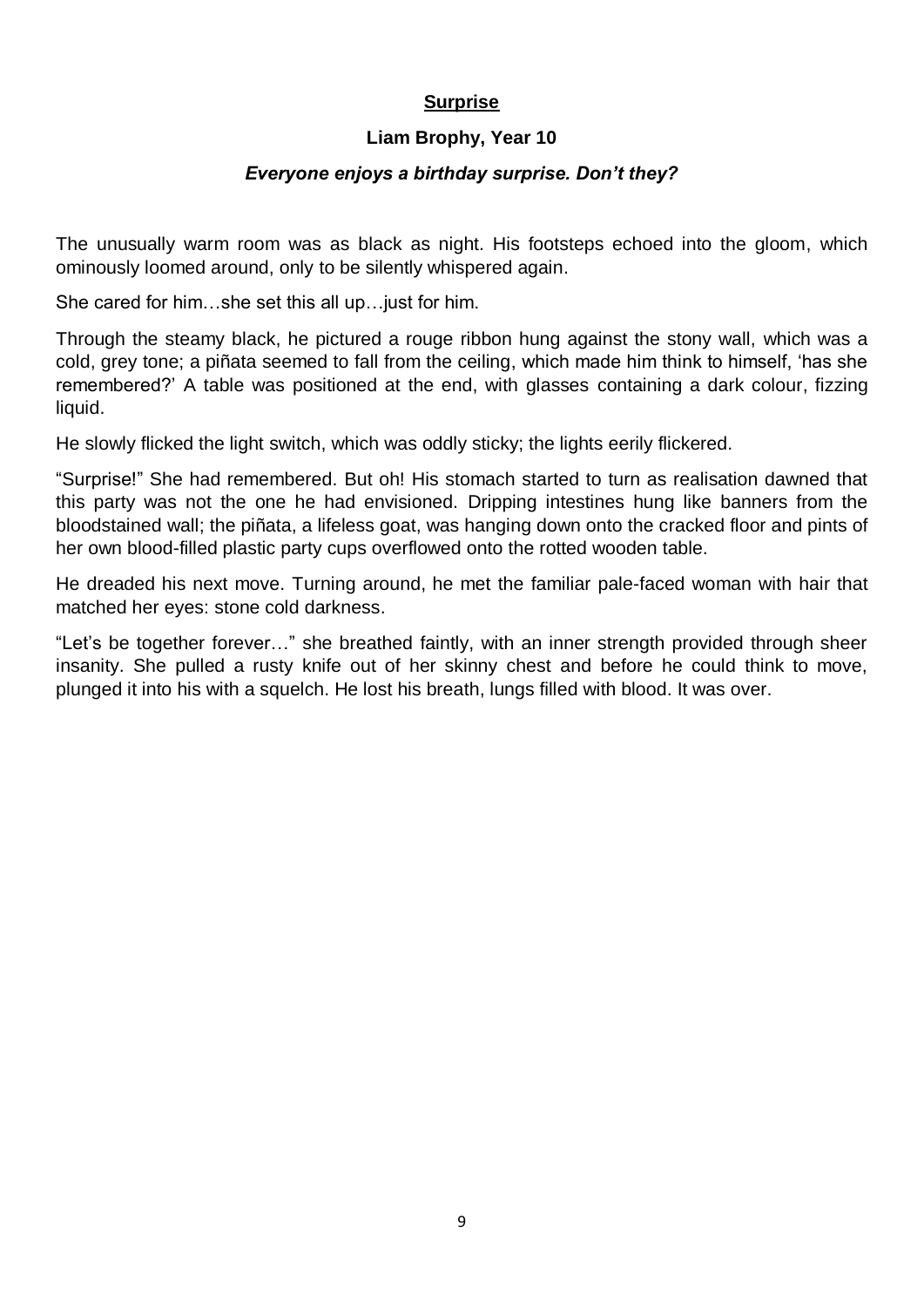## **Death is a Surprise**

#### **Mia Duckworth, Year 10**

#### *Some mysteries are never solved.*

It was a normal day at the detectives' office. Everybody writing reports and drinking coffee, preparing for staying overnight. It was 1am and the phones were ringing, piercing ears like a wendigo's screech. Everyone picked up their phones as people started to tell the officers "there has been a murder!" and "the body is hanging up on a lamppost!"

Detective Constable Delemater rushed to the scene, seeing it had been secured. Looking up, you could see the bloodied body hanging on the eerily lit lamppost. No weapon, no evidence, except for the body, led everyone to believe that that homicide did not happen here. Why anyone would murder anyone here, no one knew. The forensics team brought the body to the ground for further inspection.

At the morgue the following day, the cause of death was deemed to be asphyxiation and blood loss, and the only things with the body were a serpent and a box that looked like a gift. The serpent is a sign of the devil from a religious standpoint, and the contents of the box was unsettling. All it contained was a note written in blood stating "Round 1".

The murders continued for several months and the killer was never found. Mysteriously, the killings had stopped by Friday 13<sup>th</sup>, just as it had started on the previous Friday 13<sup>th</sup>. Conspiracy? Maybe: maybe not.

Let's just say the case went cold!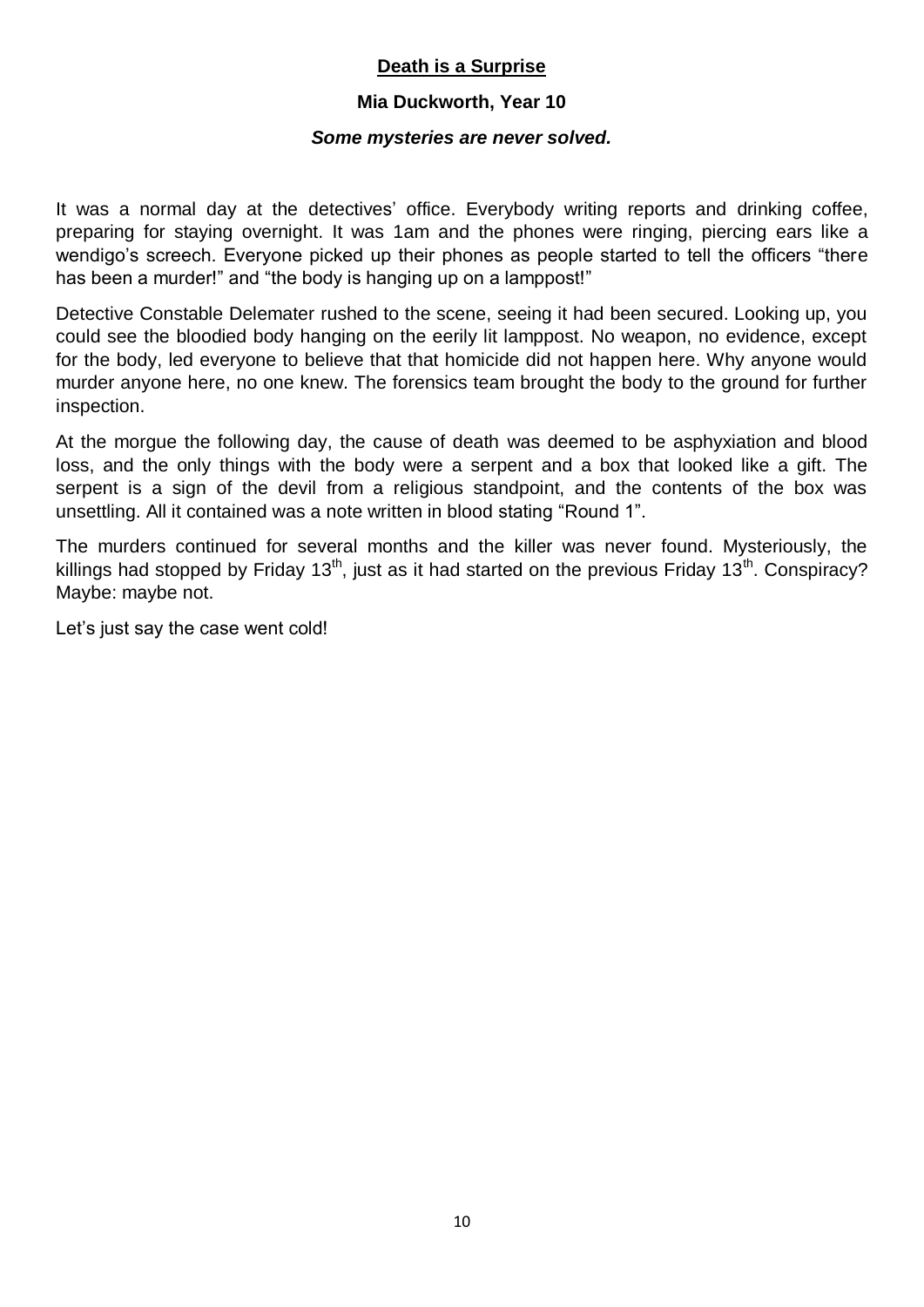# **Surprise**

## **Jacob Lunt, Year 10**

## *Perhaps a happy ending is in sight…*

"Think happy thoughts" the man said to himself. Covered in sweat, blood and mud, he kneeled down painfully, constantly thinking he'd break his arm. His eyes were heavy with the lack of sleep and his face had aged about ten years. His body was battered and bruised, and his mind was the same. He wondered how long this torment would go on, and whether his family was still looking for him. It had been months by now, and every with every new capture came a new torture method. Gut punching, electrocution, slicing, beating, the list went on. He would have thought maybe the army or the police would have come for him…but nothing.

He noticed the pipe his hands were tied to was loose, so with all his strength he inhaled and pulled the pipe off, catching the pipe so it did not make a sound. Weakly, he opened the heavy steel door to the room and froze. Sunlight! He ran quickly but quietly to the window to see the snow-capped mountains of Serbia. He remembered. The reason he was here was because of what he did to the Russian stock market machine. He grabbed the pipe off the floor and walked down the hallways lined with the hammer and sickle and big Russian words.

He noticed that in one of the offices a rack of keys were stuck to the wall, swaying like pendants against the fan in the room. Like a hawk, his eyes went to the most oddly shaped key: the helicopter key.

Squeezing himself to the nearest door, with adrenaline pumping, he put the key into the door. It worked! Sprinting outside, he laughed and cried at his freedom until…boom! He fell the ground, blood pouring from his face.

The smoke from the officer's pistol blew into the bitter wind. He holstered his weapon and went to inspect the man's body. Into the radio he said curtly "we've got another one".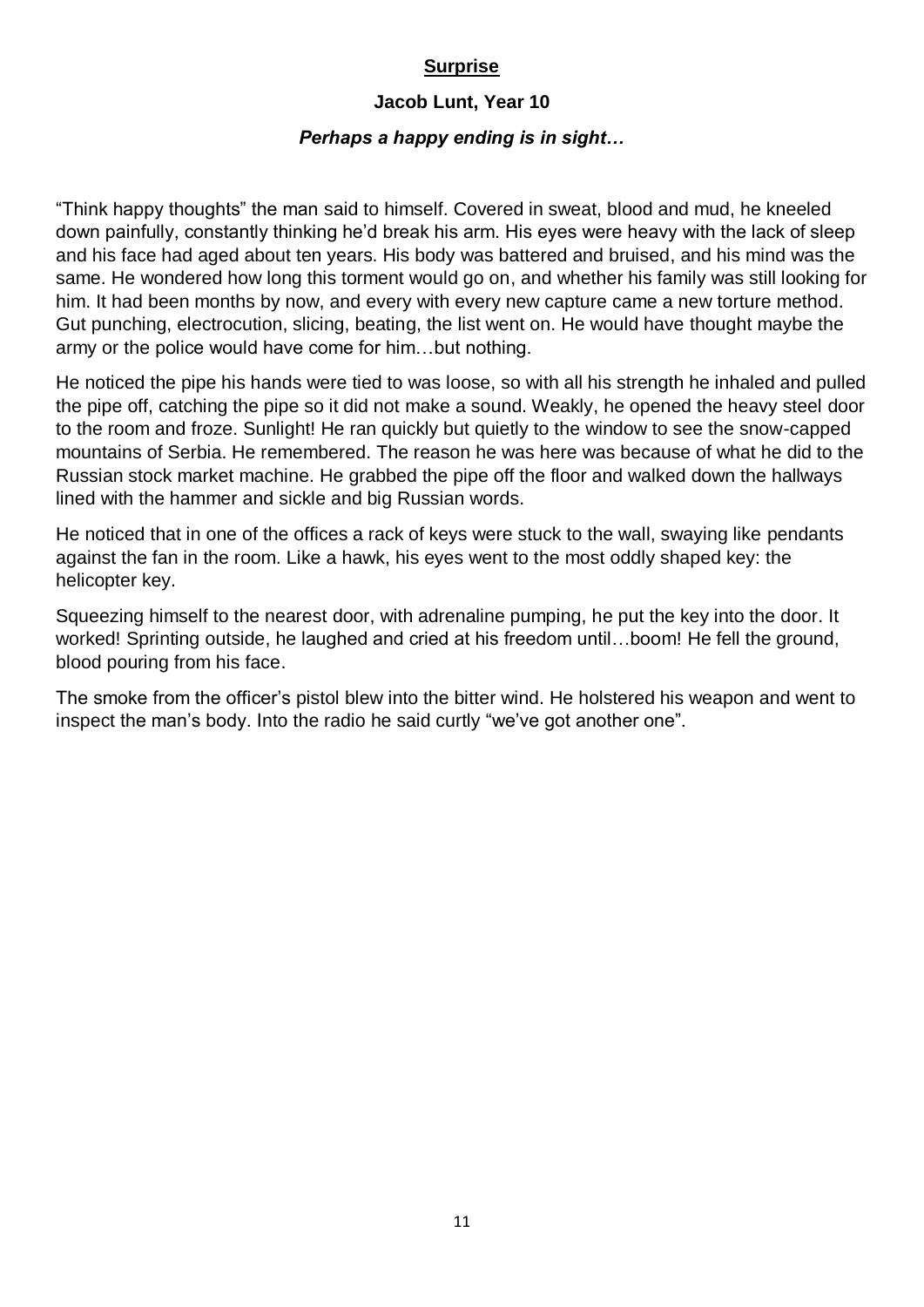## **Canada's Largest Deathbed**

## **Finley Foster, Year 11**

#### *A humorous narrator cannot believe the incompetence of his teachers.*

So… time to write down the memo- no explanation as to why a bunch of Mountain Rescue volunteers would find me dead from starvation in the middle of nowhere. Let this smartphone serve as my dog tags.

Today was meant to be our first (full) day in the isolated expanses of Merritt Island, Canada. I mean, we arrived at Port Hamilton yesterday evening after the eternity it took to get there, but… this was going to be our first day exploring the vast expanses of woodland Merritt Island had taken so long to produce.

Little did we know that the only people returning to The Gardner Inn were the traitors we called our teachers. They were the one reason that the school bus they rented out was returning to Port Hamilton without us; I sincerely hope that bus crashes into a tree.

Of course, none of the self-centred teachers wanted us to know that we were getting left behind, which was the reason they stopped in at the picnic area. Mr Billingham told us it would be a "nice" opportunity to take some photos". Ms Underwood continued with the false narrative, informing us the views over the island would be a "sight to behold". As for the driver, Solomon, his lips remained sealed, as if it were our school toilets during lesson time.

The bus slowly came to a stop on the side of the road. No one else was at the sheltered wooden tables, nor was there anyone at the long boardwalk. We were the only party to have descended on the lookout point at midday. Unlike Snowdonia, there were no shops where you could overindulge in ice-creams made by a company that polluted waters and rainforests alike, and from everyone's total lack of moaning, that was a sign that Merritt Island was a no-capitalist zone. Merritt Island's do-it-yourself culture was exhibited by two mahogany outhouses, with one for each gender, and the sleeping giant's eternal hibernation meant almost everything was made from recycled wood from other areas of the world.

So there we were, all together at the lookout point. Some were busy taking photos with a variety of devices, from Sam's outdated iPhone 3GS to Kiera's Fujifilm XT-4. Some wandered the surrounding area to scout for the local wildlife. Others were enjoying their Last Supper, minus praying in the garden, having Judas tell on them to the local authorities and blasphemy being illegal in accordance with Canadian law. To keep up the façade that they cared, the teachers sat near the bus quietly discussing on who helped themselves to what at the Inn.

They didn't stay long, though. Within ten minutes of our arrival, the teachers made their quick escape, making sure to tell us all that they were only in it to sell our stuff we left at the Inn. Solomon quickly started up the engine, and Ms Underwood was in hysterics when she looked at our faces. Mr Billingham also jumped on the bandwagon of schadenfreude, making sure to throw his pleasure at our displeasure.

Unsurprisingly, the group got mad. Henry Wilson (the most athletic kid) decided he was not going down without a fight, taking off in anger at the school bus. Legend has it he's still chasing down that bus. Keira was ostensibly peeved; she made sure she was heard by shouting a few expletives. Sam's potato wasn't going to help, either; it had already run out of battery. Personally, I was fuming; how could I have trusted the same people who were going to be directly responsible for my death?